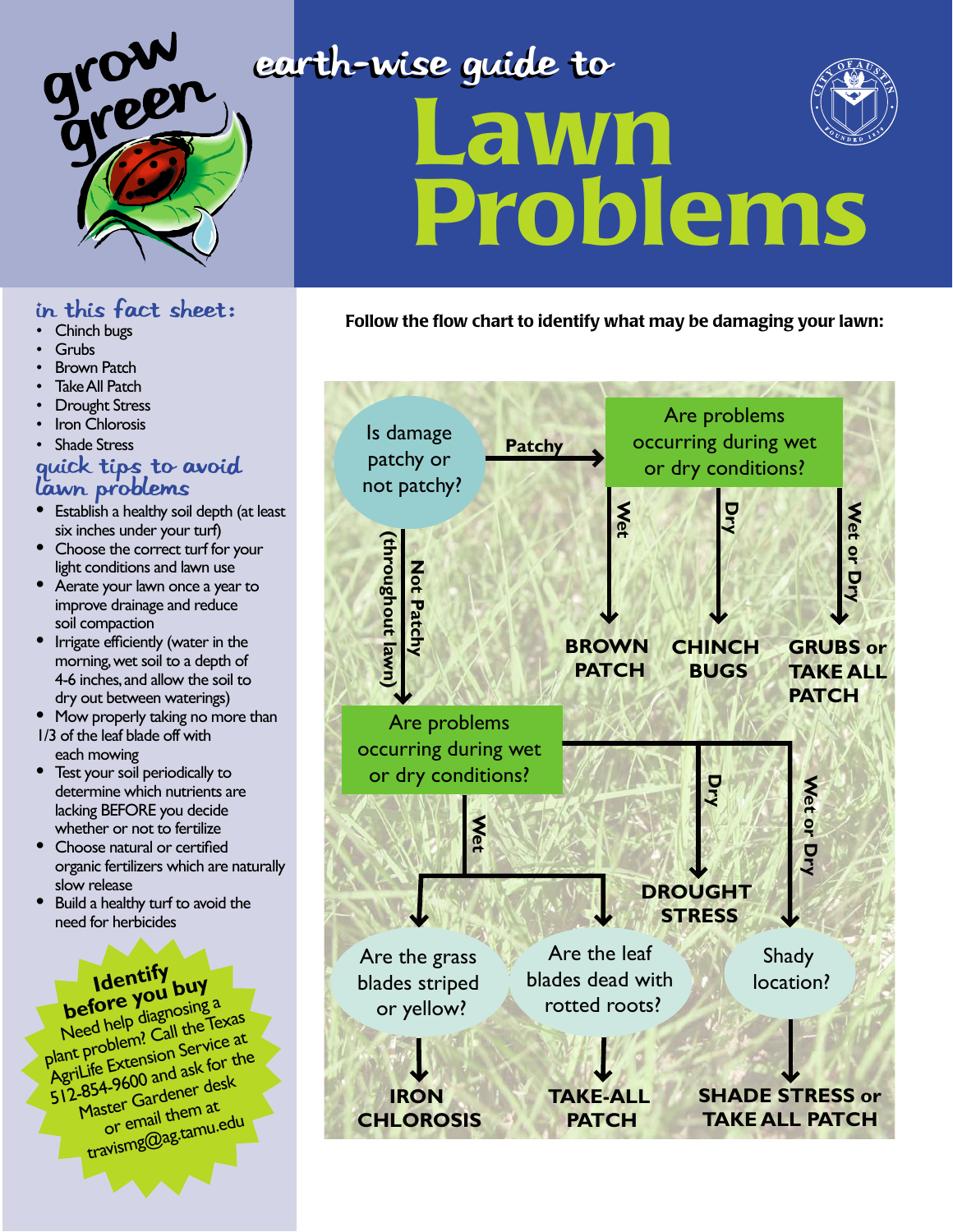## Insect Pests

### *Testing for Chinch Bugs:*

*Cut the bottom out of a coffee can and push the can one inch into your turf near the edge of a dead patch. Fill the can with water. If present, chinch bugs will float to the surface.*





## Chinch Bugs

### **Description:**

Adults are small and slender; 1/6" to 1/5" long with black bodies and whitish wings; wings are clear with black "bases" on forewings; recently hatched nymphs are wingless, pinkish-red, with a lightcolored band across their backs.

### **Infestation:**

Cause expanding, irregular patches of dead or stunted grass surrounded by a halo of yellowing, dying grass; typically begins in a sunny location adjacent to a concrete walkway or curb. Damage can increase rapidly, especially in sunny locations during hot, dry weather.

### **Attacks:**

Primarily St. Augustine grass; may feed on zoysia or bermuda grass

**Prevention/Solutions:** Prevent drought stress in your lawn. Irrigate efficiently (see page 1). Make your yard a haven for beneficial predator insects, such as big-eyed bugs and birds by avoiding the wide use of lawn chemicals. Check for chinch bug infestation on the grass blades at the edges of affected areas. Use insecticidal soap or other least toxic treatments (see last page). If there are signs of damage, spot treat only infested areas

### *Testing for Grubs:*

*Cut out one square foot of turf in an area you suspect of having grubs. Look for grubs in the soil directly under the turf, then press the turf back into place and water it in.*



## Grubs

## **Description:**

Creamy white and C-shaped with three pairs of legs; grow to 1/2 - 1" long; grubs are May and June Beetle larvae.

### **Infestation:**

Feed on roots and other underground plant parts; severely damaged lawns lose vigor and turn brown and can be lifted by hand like a carpet; most lawn damage occurs during summer and fall months.

## **Attacks:**

St. Augustine, bermuda, zoysia, buffalo grass

**Solutions:** Promote healthy roots in your lawn by mowing high and watering effectively. Only treat when more than 5-10 grubs per square foot are found. Apply beneficial nematodes, (tiny worms that kill grubs) to affected areas and be sure to water them in.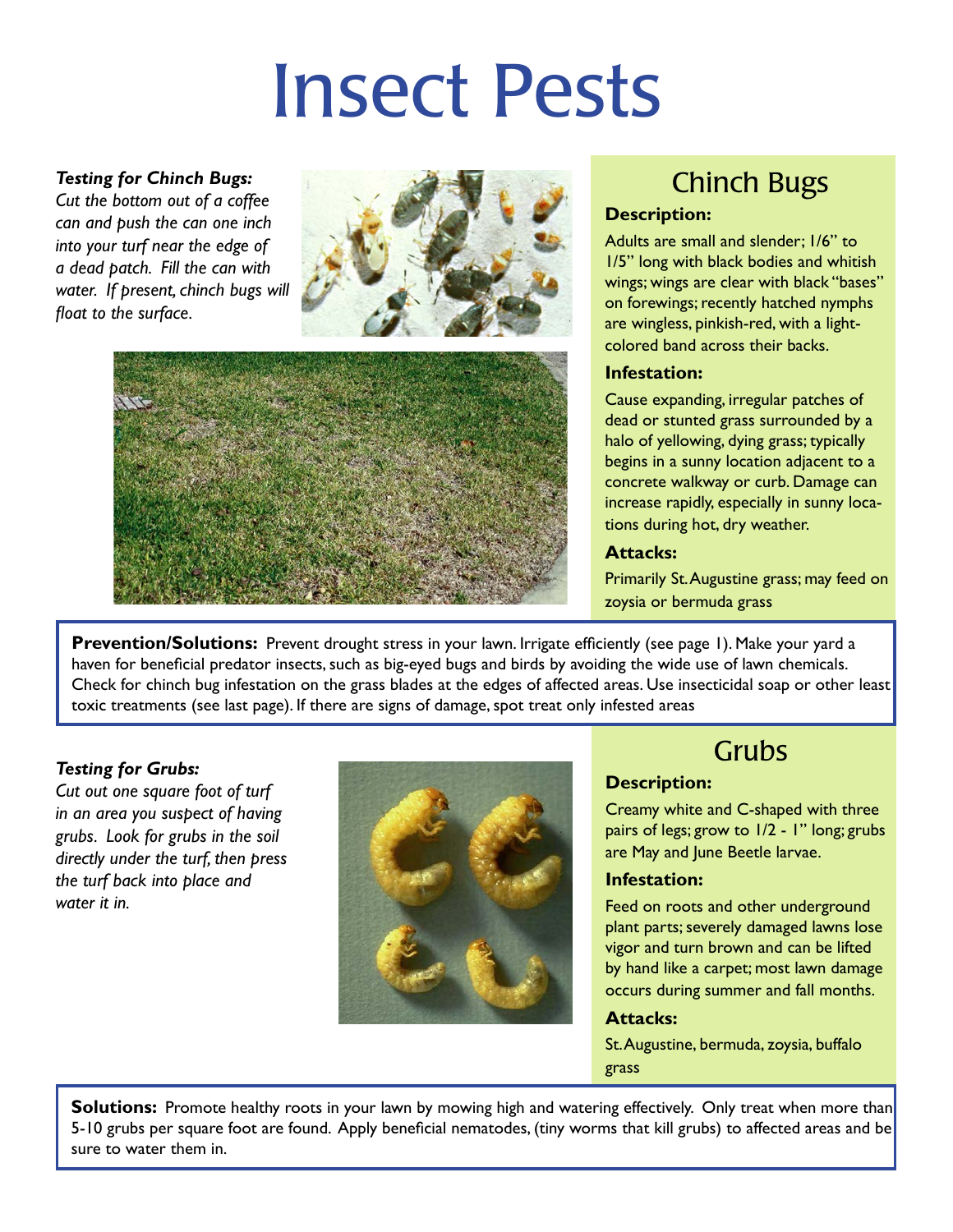## Other Stresses





## Drought Stress

#### **Description:**

Grass looks blue-green or silverish. Individual leaf blades curl. Footprints remain in the lawn when you step on it. The soil under the lawn is dry.

#### **Tolerance to drought:**

All turf can survive some drought stress, although some types of turf require less water than others

| <b>Buffalo:</b>         | <b>Very Drought Tolerant</b>   |
|-------------------------|--------------------------------|
| <b>Bermuda, Zoysia:</b> | Drought Tolerant               |
| <b>St. Augustine:</b>   | Drought Tolerant In Shade Only |

**Solutions:** Choose drought tolerant turf grass. Irrigate efficiently by watering deeply and infrequently; water to a depth of 4 to 6 inches every time you water, and allow soil to dry out between waterings. Steeply sloped areas can be difficult to water effectively. Consider alternatives to turf slopes.

## Iron Chlorosis

#### **Description:**

Leaf blades of the grass are striped green and yellow or completely yellow. Iron chlorosis occurs in alkaline (high pH) soils with high phosphorus levels, and also under cool wet soil conditions.

#### **Attacks:**

St. Augustine grass

**Solutions:**DO NOT use fertilizers that are high in phosphorus. Top dress turf with 1/4 - 1/3" compost. Aerate your lawn once a year. Iron supplements provide temporary relief.

## Shade Stress

### **Description:**

Turf grass thins and disappears, leaving bare patches of soil or areas of weeds. **Attacks:**

Buffalo grass and bermuda grass do not grow well in shaded areas

**Solutions:**Choose shade tolerant groundcovers or shade tolerant turf grasses (such as St. Augustine and to a lesser extent, zoysia) to plant in shady areas. Thin out branches of trees a bit to "brighten" shady areas. Set mower higher to allow more leaf blade to capture sunlight. Minimize foot traffic or pet activity in shady areas.

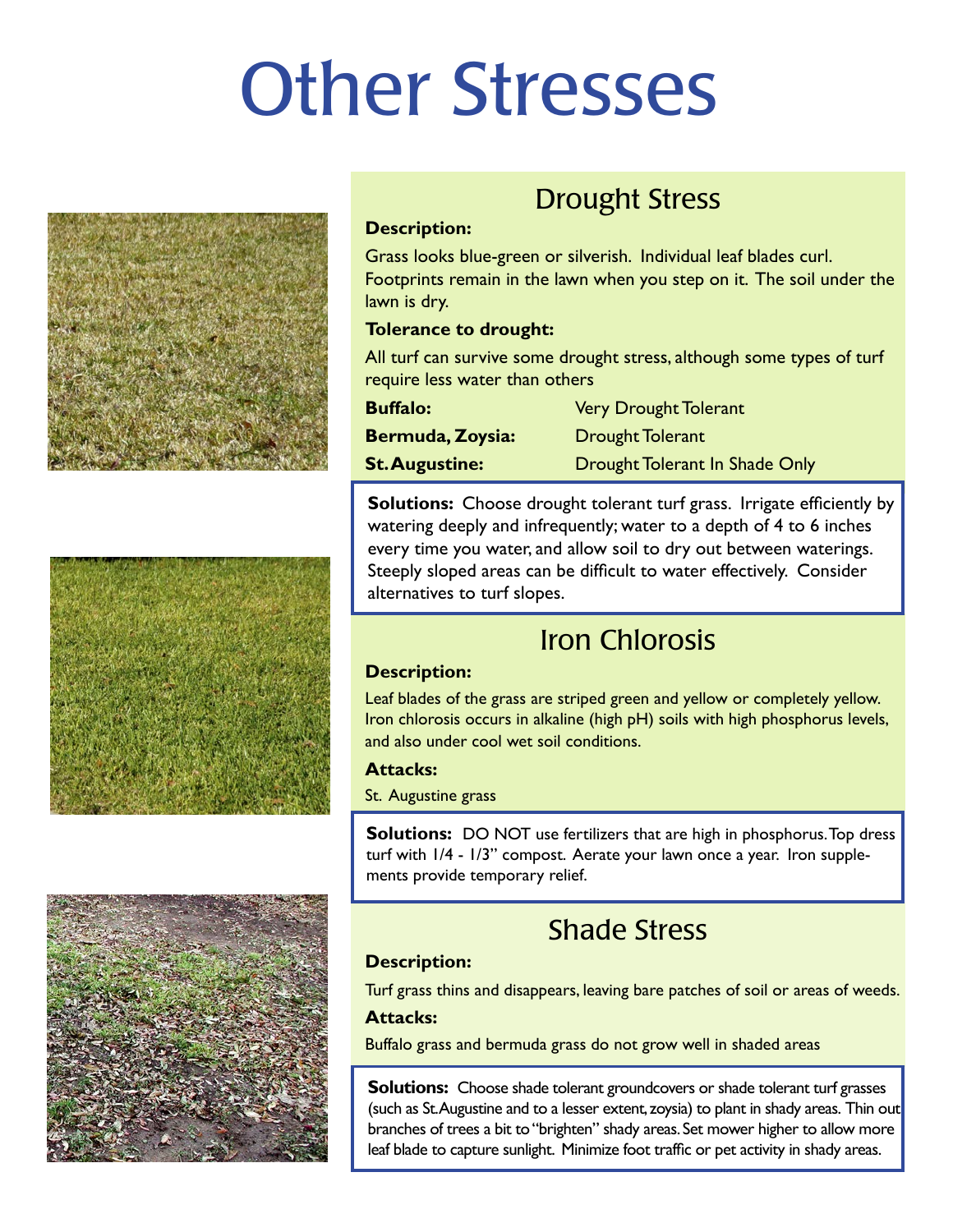## *product toxicity comparisons*

Evaluation of active ingredients only; does not include toxicity information on inert or "other" ingredients.

## *Toxicity/Threat:*



|             |                                                                                    |                |                                                                              |                | Ĥ                               |                               |                               |                                                 |                              |
|-------------|------------------------------------------------------------------------------------|----------------|------------------------------------------------------------------------------|----------------|---------------------------------|-------------------------------|-------------------------------|-------------------------------------------------|------------------------------|
| note        | <b>Product Name</b>                                                                | target<br>pest | active ingredient(s) /<br><b>concentrations</b>                              |                | human toxicity<br>acute chronic | <i>aquatic</i><br><b>life</b> | birds.<br>bees, pets mobility | soil                                            | environmental<br>persistence |
|             | <b>Brown Patch and Take All Patch</b>                                              |                |                                                                              |                |                                 |                               |                               |                                                 |                              |
| Ø<br>Ø      | Antidote™                                                                          | grub           | <b>Beneficial nematodes</b>                                                  | <sup>?</sup>   | ŗ                               | <sup>?</sup>                  | ŗ                             | $\cdot$                                         | ŗ                            |
|             | Concern® Diatamaceous Earth Crawling<br><b>Insect Killer</b>                       | chinch         | Diatomaceous earth from<br>silcone dioxide 85% Other<br>elemental oxides 10% | ŗ              | ŗ                               | ŗ                             | ,                             | ŗ                                               | 1                            |
|             | <b>Bonide® Grub Beater</b>                                                         | grub           | Azadirachtin 0.09%                                                           | C              | ŗ                               | C                             |                               |                                                 |                              |
| least toxic | Maxide® Dual Insect Killer                                                         | both           | Thiamethoxan 0.20%<br>Lambda-cyhalothrin 0.04%                               | $\blacksquare$ | $\blacksquare$                  |                               |                               | ◑                                               |                              |
|             | Spectracide® Triazicide® Once and Done!™<br><b>Insect Killer2 Concentrate</b>      | both           | Gamma-cyhalothrin 0.25%                                                      |                | O                               |                               |                               | $\bullet$                                       |                              |
|             | Spectracide® Grub Stop™ Once & Done!™                                              | grub           | Halofenozide 1.5%                                                            | $\Box$         | ŗ                               |                               |                               |                                                 |                              |
|             | Bayer Advanced <sup>™</sup> PowerForce®<br>Multi-Insect Killer Concentrate         | chinch         | Cyfluthrin 0.75%                                                             | O              | ŗ                               |                               |                               |                                                 |                              |
|             | Scotts®Turf Builder® with SummerGuard™                                             | chinch         | Bifenthrin 0.86%                                                             | C              | ŗ                               |                               |                               |                                                 |                              |
|             | Green Light® Neem II Ready-to-Use                                                  | chinch         | Pyrethrin 0.02% PBO 0.20%<br>Neem Oil 0.90%                                  | C              |                                 | $\blacklozenge$               |                               |                                                 |                              |
|             | Diatect® Multi-purpose                                                             | chinch         | Pyrethrins 0.2% PBO 1.0%<br>Silicone dioxide 82%                             |                |                                 |                               |                               | $\left( \begin{array}{c} 1 \end{array} \right)$ |                              |
|             | Bayer Advanced™ Complete Insect Killer<br>for Soil & Turf Ready-to-Spread Granules | chinch         | Imidacloprid 0.15%<br>Beta-cyfluthrin 0.05%                                  | C              | ŗ                               |                               |                               | ◑                                               |                              |
|             | Scotts® GrubEx® Season-Long Grub Killer                                            | grub           | Imidacloprid 0.2%                                                            | €              | ļ                               |                               |                               | ◑                                               |                              |
|             | Bayer Advanced™ 24 Hour Grub Killer Plus<br>Ready-to-Spread Granules               | both           | Trichlorfon 6.24%                                                            | O              |                                 |                               |                               |                                                 |                              |
| most toxic  | Hi-Yield® Turf Ranger Insect Control Granules                                      | chinch         | Deltamethrin 0.1%                                                            |                |                                 |                               |                               |                                                 |                              |
|             | Garden Tech® Sevin® Lawn Insect Granules                                           | chinch         | Carbaryl 2%                                                                  |                |                                 |                               |                               |                                                 |                              |

The City of Austin and the Texas AgriLife Extension provide this information as a comparative reference only. Listing of a specific product trade name does not constitute an endorsement of its use. Many other pesticides and pesticide products, other than those listed in these tables are available and may be suitable for use.

Products rated by Grady J. Glenn, Ph.D., B.C.E., of the Pesticide Safety Education Program, Texas AgriLife Extension Service. The rating system was developed by Philip Dickey of the Washington Toxics Coalition.

## If You Must Use a Pesticide...

- Avoid applying broad spectrum pesticides they destroy beneficial insects as well as pests and leave trees or shrubs unprotected if pests return
- Avoid highly mobile or persistent products
- Apply only to plants specified on the label some formulations injure tender ornamental plants and new growth
- Mix according to directions and apply only recommended dosage
- Systemic pesticides are taken up by the plant and make its tissues and fluids toxic to the feeding chinch bugs and grubs. Non-systemics must be applied to all infested plant surfaces for best results, because they must come into direct contact with the insects
- Avoid overuse of chemicals many pests have become resistant to certain pesticides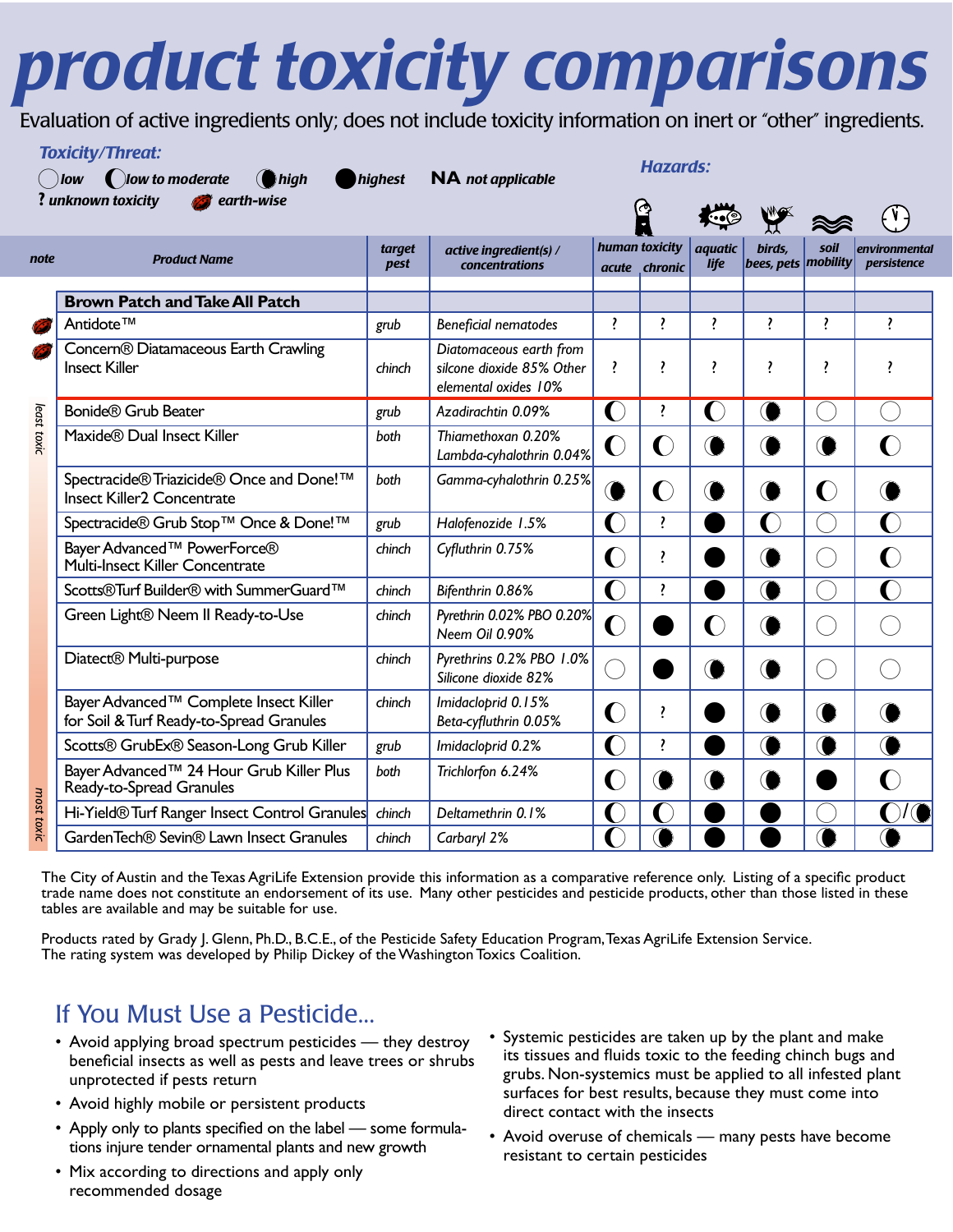# Fungal Diseases



## Take-All Patch

#### **Description:**

Yellowing of grass and darkening of grass roots is the first symptom of take-all patch, followed by the turf thinning in irregular shapes. The roots can become so rotted that the grass can be easily pulled up. Take-all patch spreads mainly from fall through spring when there is abundant moisture and cool, mild temperatures, but dieback symptoms appear in the hot, stressful days of summer.

#### **Infestation:**

Grass roots rot, and eventually kill lawn **Attacks:**

St. Augustine, zoysia, and bermuda grass

**Solutions:** Maintain good drainage in lawn area. Irrigate efficiently (see page 1). Avoid heavy fertilization of turf areas, as excessive nitrogen seems to promote take-all patch. Raise the mowing height on your mower to reduce stress to your turf. Avoid the use of broadleaf herbicides which may weaken turf. Avoid urea-based fertilizers.

**Some differences between take-all patch and brown patch:** With take-all patch, the roots rot; with brown patch, the grass blades rot. Brown patch is circular in shape, take-all patch has an irregular shape. Brown patch mainly occurs during the cool season, while take-all patch appears mostly during the warm season.



## Brown Patch

## **Description:**

Circular patterns of dead grass blades; in 2-3 weeks, new leaves may emerge in the center of the circular patch giving diseased areas a donut-shaped appearance; occurs in late fall through early spring when daytime temperatures range between 75-85**o** Fahrenheit. Promoted by wet weather or frequent irrigation.

### **Infestation:**

Turf turns brown and grass blades rot off of the runners; can spread in an area from 1 - 50'

## **Attacks:**

Primarily St. Augustine grass

**Solutions:**When you irrigate, water early in the morning to allow the grass blades to dry out during the day. Irrigate efficiently (see page 1). Avoid overfertilization of your lawn. Aerate your lawn once a year. Fungicides are most effective when used at the first sign of disease.